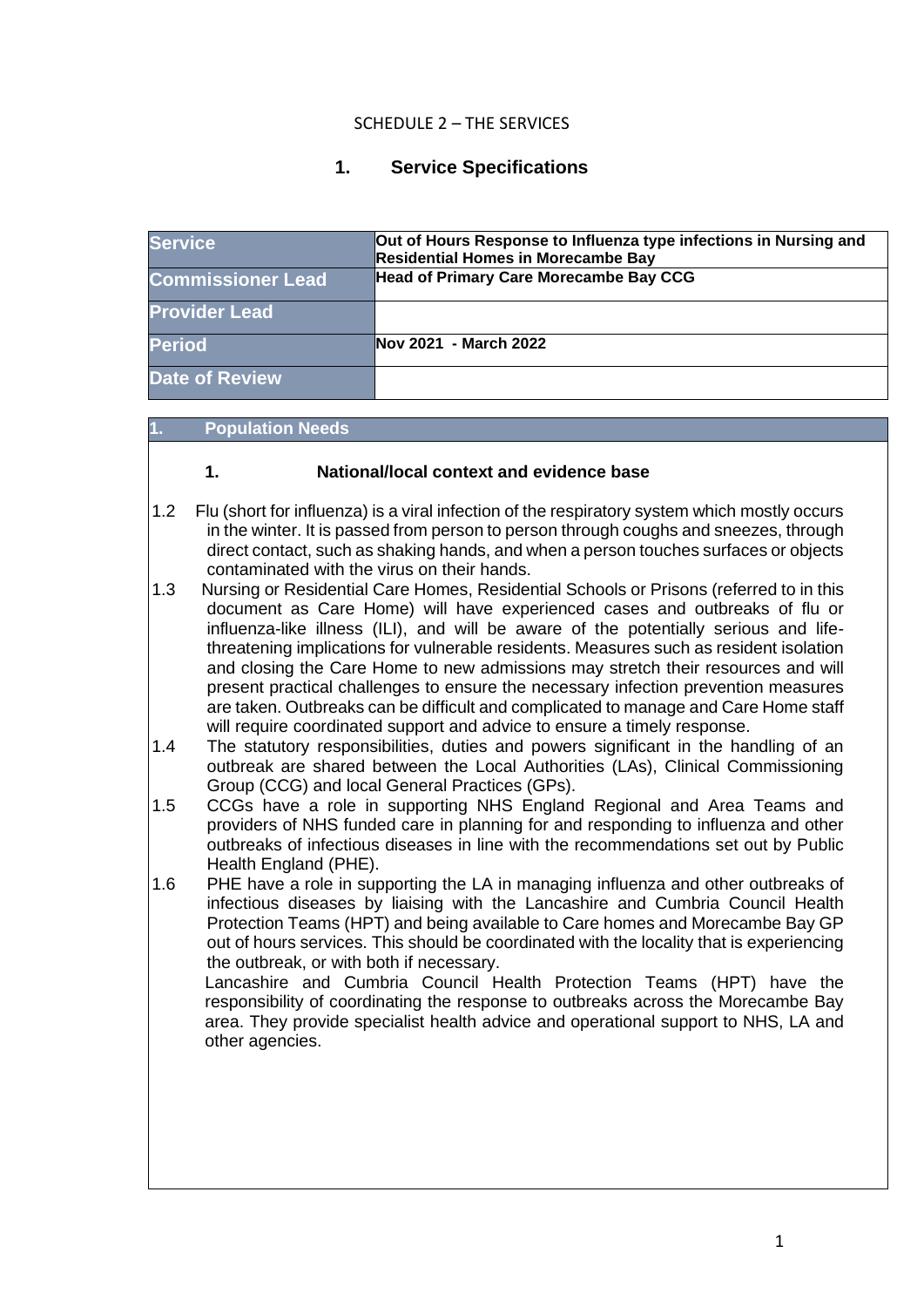|          | <b>NHS Outcomes Framework Domains &amp; Indicators</b>                                           |   |
|----------|--------------------------------------------------------------------------------------------------|---|
| Domain 1 | Preventing people from dying prematurely                                                         | X |
| Domain 2 | Enhancing quality of life for people with<br>long-term conditions                                | X |
| Domain 3 | Helping people to recover from episodes of<br>ill-health or following injury                     | X |
| Domain 4 | Ensuring people have a positive experience<br>of care                                            | X |
| Domain 5 | Treating and caring for people in safe<br>environment and protecting them from<br>avoidable harm | X |
| Scope    |                                                                                                  |   |

## **3.1 Aims and objectives of service**

This document outlines specifically what Morecambe Bay CCG is commissioning in the event of a suspected influenza outbreak in a Nursing or Care Home both 'in season' and 'out of season' for out of hours providers (supporting primary care response due to covid-19 pressures).

Any registered patient of MBCCG residing in a nursing or care home with suspected flu will receive anti-viral medication within 48hrs administered by the provider.

**3.2** Within a 48 hour period of receiving the influenza outbreak notification, Morecambe Bay GP OOH services will:

Offer OOH response to notification of a suspected outbreak or assist in the management of an on-going outbreak in line with [https://www.gov.uk/government/publications/acute-respiratory-disease-managing](https://www.gov.uk/government/publications/acute-respiratory-disease-managing-outbreaks-in-care-homes)[outbreaks-in-care-homes](https://www.gov.uk/government/publications/acute-respiratory-disease-managing-outbreaks-in-care-homes)

The following tasks are required:

- 1. Keep a supply of suitable swabs at Morecambe Bay GP OOH services (available from PHE (Mark McGivern)
- 2. Swab symptomatic patients in line with guidance throat and nose swab sent together in a single vial of viral transport medium (VTM). NB if VTM kits are not available dry swabs can be sent but should **not** be sent in charcoal transport medium.
- 3. Swabs from a maximum of 5 symptomatic patients per Care Home are required. It is not necessary to swab all patients or non-symptomatic patients.
- 4. Obtain an ILOG number for the outbreak if not already provided by HPN in hours by phoning the Outbreak Co-ordinator on 0344 225 0562 & select option 0
- 5. Arrange for the swabs to be taken to Laboratory as soon as possible after completing collection of swabs by the on-call driver.
- 6. Arrange a medical (clinical) review of any unwell, symptomatic patients.
- 7. Assess suitability and prescribe anti-viral medication for symptomatic patients if appropriate.
- 8. Prophylactic assessment and prescribing assess suitability for anti-viral medication for asymptomatic contacts who have been in close proximity with symptomatic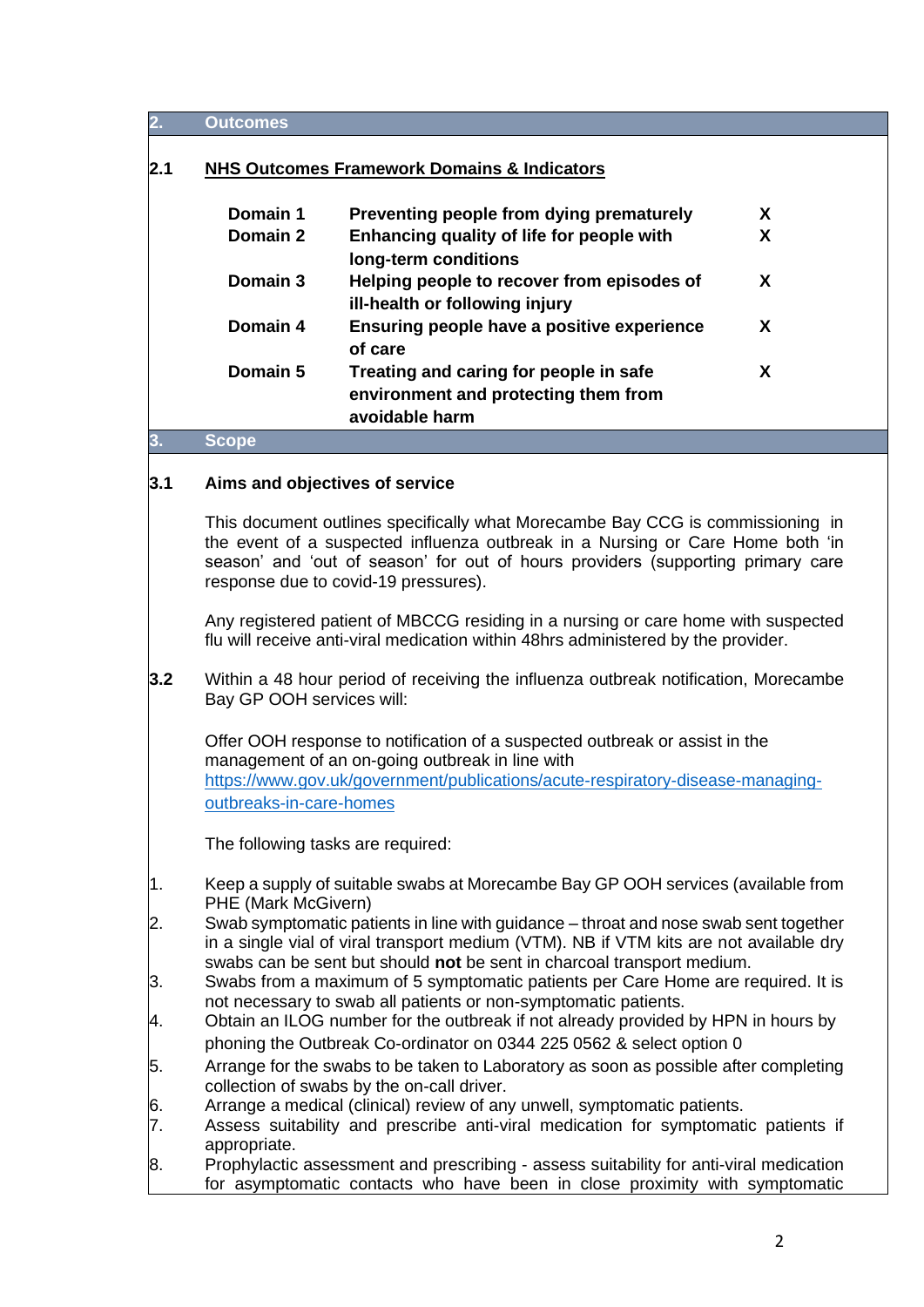patients within the previous 48 hours (face to face contact within 1 metre or >15 minutes in same room). The care home will provide a list of contacts. Assessment and prescribing will take approximately 20 minutes per patient, so there may be circumstances where it is not possible to complete this work. Morecambe Bay GP OOH services will inform the CCG on-call manager who will alert the on-call officer at PHE for advice.

- **9.** Prescribe anti-viral medication, assess the patients and liaise with the pharmacy so that the anti-viral medication can be started within 48 hours of the last contact with a symptomatic patient. Treatment should be based on current influenza guidelines please refer to section 6 (below) for detail.
- 10. Keep an emergency supply of anti-viral medication. Due to low stock levels the provider will liaise with the pharmacy. The pharmacy will dispense the antivirals for the patients and liaise with the care home/organisation regarding collection.
- 11. Keep accurate care records.
- 12. Share information and hand over care to General Practice.
- 13. Share information and hand over care to Lancashire or Cumbria Health Protection Team by telephone in hours or e-mail out of hours, to ensure co-ordination of Outbreak Management. [infectionprevention@lancashire.gov.uk](mailto:infectionprevention@lancashire.gov.uk)  [publichealthenquiries@cumbria.gov.uk](mailto:publichealthenquiries@cumbria.gov.uk)
- **14.** Participate in Outbreak Management planning and debriefing sharing any lessons learnt with key stakeholders.

*NB (1) : Once Chief Medical Officer declares Flu Season for 2021/22; the in hours services will be delivered by GP Practices in line with patient treatment within their core contract. Antivirals can be prescribed on a FP10 prescription through any community pharmacy; but GPs can also use the three names pharmacies in section 5 should there be issues over obtaining the antivirals.*

*NB (2): The provider cover would be every 48 hours just in terms of sending a clinician into a care home.* 

# **3.2.3 Public Health England: The HPT Out of Hours Service will:**

- 1. Report the suspected outbreak locally and co-ordinate the management.
- 2. Assess the situation and liaise with GP / local PHE NW's / HPT
- 3. Advise on infection prevention and control measures
- 4. Assist with sample collection by providing logistical support for obtaining samples and processing
- 5. Maintain contact with the home until outbreak is declared over
- 6. Be available to Morecambe Bay GP Out of Hours Service / Care Home for advice.
- 7. Inform Morecambe Bay GP Out of Hours Service / Care Home of results available.
- 8. Be available for the CCG on-call manager for advice.

# **3.2.4 Care Homes**

- 1. Care home should ensure advice from GP/HPN/PHE is implemented.
- 2. Identify a list of patients who have been in contact with the patient (see below for criteria).
- 3. Ensure prescribed medications (including antivirals) are given in a timely manner.

*NB: For patients who do not have capacity to consent to anti-viral medication doctors should consider the best interest of the patient when deciding on their care and treatment. The law to be considered when consent to treatment is*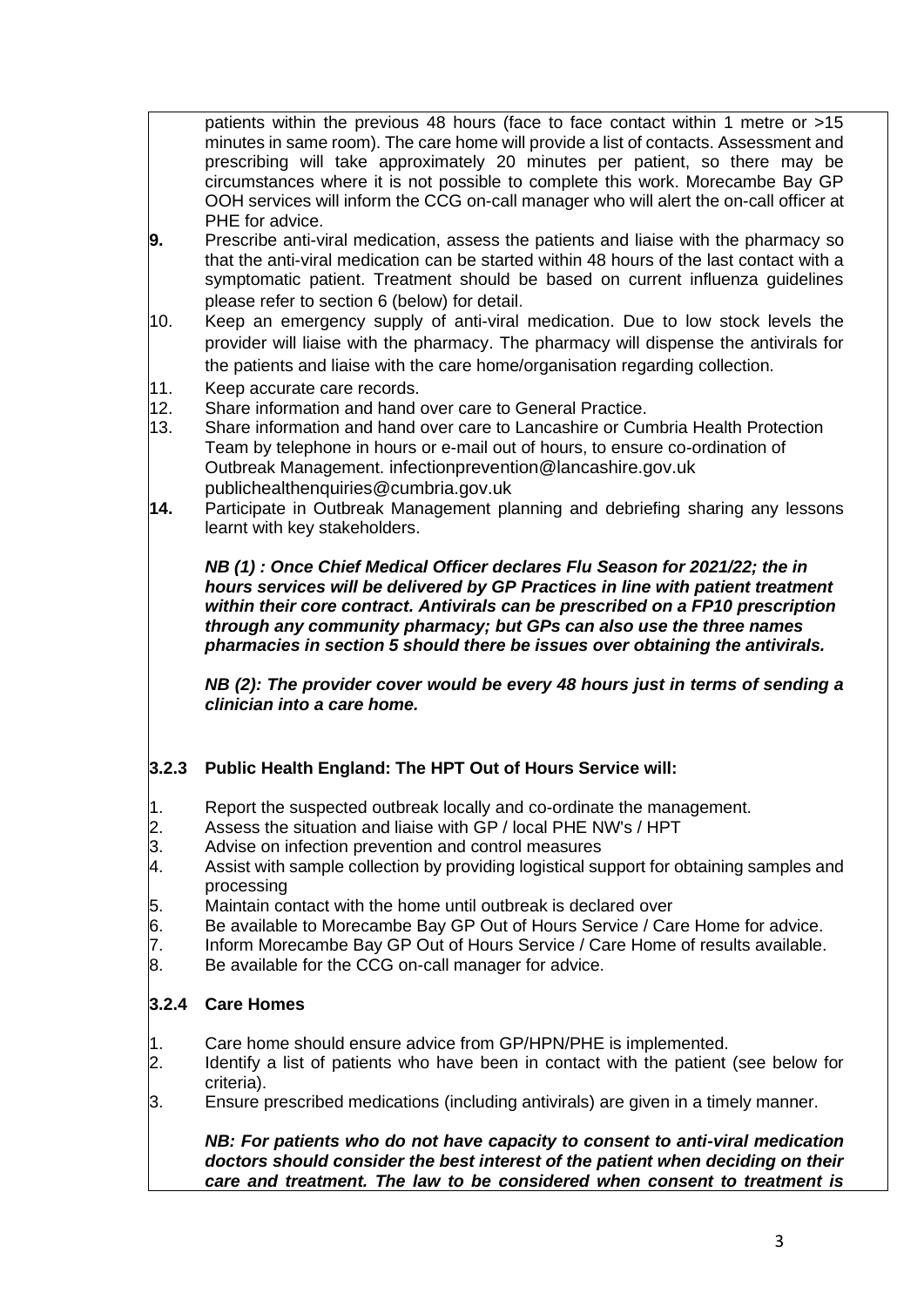*required is The Mental Capacity Act 2005. (MCA). However, if there are any concerns out of hours it may be appropriate to seek advice from the CCG or LA Safeguarding teams.*

### **3.3 Key Contacts**

Public Health England: Lancashire & Cumbria Health Protection Team – In Hours - 0344 225 0562 Out Of Hours - 0151 434 4819

Morecambe Bay CCG – 01539 732288 or Blackpool Victoria Hospital 01253 300 000

CHoC In and Out of Hours 01228 514830 (ask for on-call manager)

PDS In Hours 01524 406676 PDS Out of Hours 01524 400571

## **3.4 Key Information Links**

## **Guidance Documents**

[https://www.lancashire.gov.uk/practitioners/health-and-social-care/infection](https://www.lancashire.gov.uk/practitioners/health-and-social-care/infection-prevention-and-control/outbreak-management/)[prevention-and-control/outbreak-management/](https://www.lancashire.gov.uk/practitioners/health-and-social-care/infection-prevention-and-control/outbreak-management/)

[https://www.gov.uk/government/publications/acute-respiratory-disease](https://www.gov.uk/government/publications/acute-respiratory-disease-managing-outbreaks-in-care-homes)[managing-outbreaks-in-care-homes](https://www.gov.uk/government/publications/acute-respiratory-disease-managing-outbreaks-in-care-homes)

# **Advice for residents and staff**

<https://www.nhs.uk/conditions/flu/>

## **3.5 Population covered**

Care Home residents registered at a GP Practice in NHS Morecambe Bay CCG covering both In and Out of Season Influenza for the period of November 2021 to March 2022

### **3.6 Interdependence with other services/providers**

To work together with other professionals where appropriate. Any health professionals involved in the care of service users should be appropriately trained.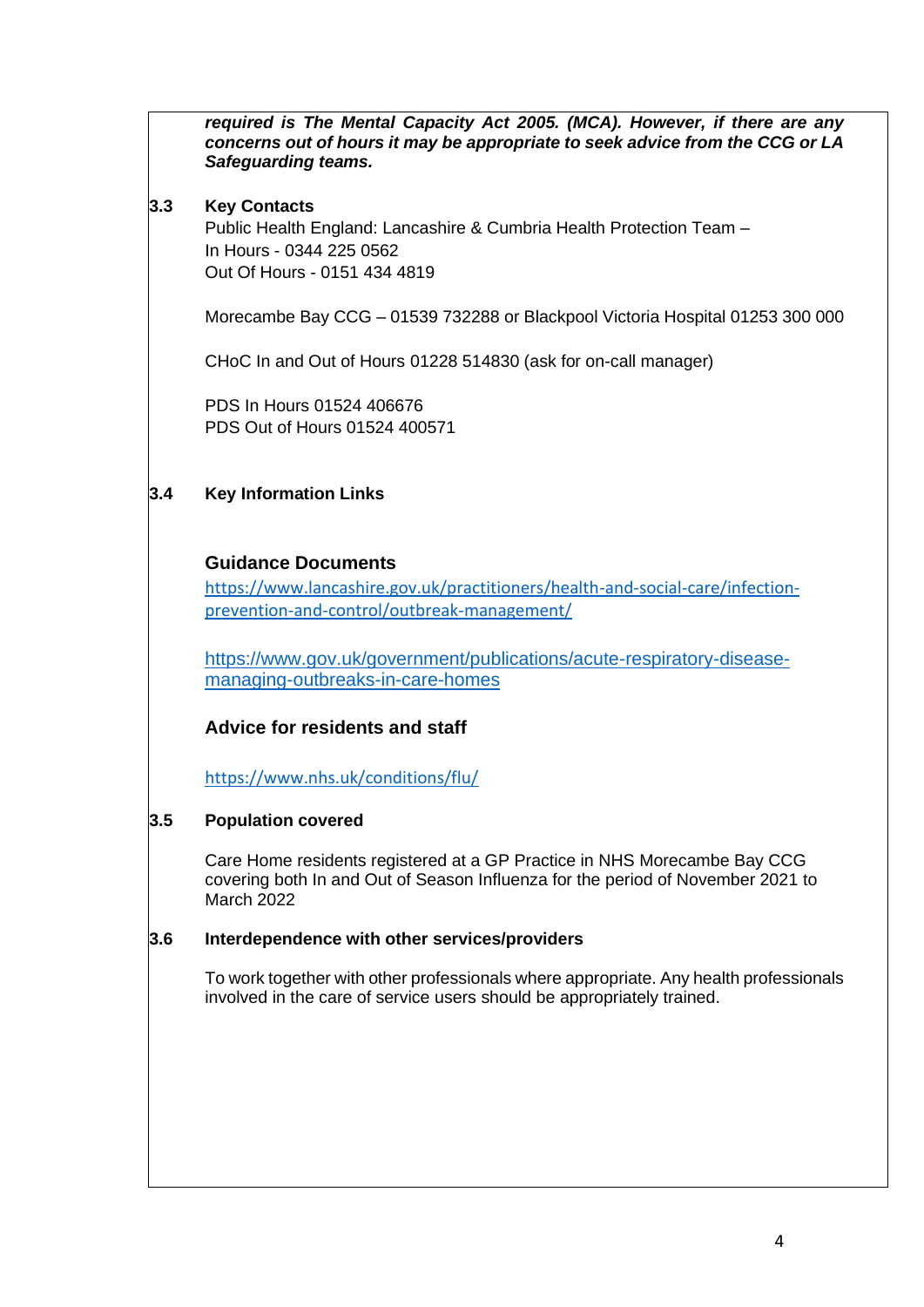#### **4. Delivery of service**

Delivery of service will be within the boundaries of Morecambe CCG that individual provider covers. The on call / standby clinician will mobilize to and operate from the requesting care home (home visit).

#### **5. Supply of anti-viral**

The CCG has agreements with 3 x 100 hour pharmacies (1 Lancaster, 1 Barrow and 1 Kendal); The pharmacies all have appropriate levels of stock in line with the CCGs service level agreement. Local pharmacies within Morecambe Bay will also be able to order stock from wholesalers or may have a stock to hand; if however the antiviral cannot be issued in the timely manner then the local pharmacy can approach one of the 3 commissioned stockists.

The provider should contact the below pharmacy (dependent on location) to request anti-viral medication in line with the CCGs service level agreement with the pharmacy.

*Well Pharmacy,*  $\blacksquare$  Asda Pharmacy, *Helme Chase Surgery,* Walney Road, *Burton Road, Barrow in Furness, LA9 7HR LA14 5UG 01539 737953 01229 842 510*

*Dalton Square Pharmacy 24-26 Great John Street St Nicholas Arcades Lancaster LA1 1NG 01524 32310*

*Kendal Cumbria,*

#### **6. Prescribing**

During 'In-Season' antivirals may be prescribed on a FP10 and supplied through a community pharmacy.

During 'Out-of-Season', a FP10 must be marked as 'convenient stationery' and sent to the nominated pharmacies. If this is not available as an option, the OOH provider must complete a Patient Specific Direction (PSD) which is included in Appendix 1.

Please refer to prescribing guidance contained within the following document:

[https://assets.publishing.service.gov.uk/government/uploads/system/uploads/attachment\\_d](https://assets.publishing.service.gov.uk/government/uploads/system/uploads/attachment_data/file/833572/PHE_guidance_antivirals_influenza_201920.pdf) [ata/file/833572/PHE\\_guidance\\_antivirals\\_influenza\\_201920.pdf](https://assets.publishing.service.gov.uk/government/uploads/system/uploads/attachment_data/file/833572/PHE_guidance_antivirals_influenza_201920.pdf)

Post-exposure prophylaxis of influenza information is available at: **<https://cks.nice.org.uk/influenza-seasonal#!scenarioBasis:4>** and

**[https://www.gov.uk/government/publications/influenza-post-exposure-prophylaxis](https://www.gov.uk/government/publications/influenza-post-exposure-prophylaxis-and-treatment-pgd-templates)[and-treatment-pgd-templates](https://www.gov.uk/government/publications/influenza-post-exposure-prophylaxis-and-treatment-pgd-templates)**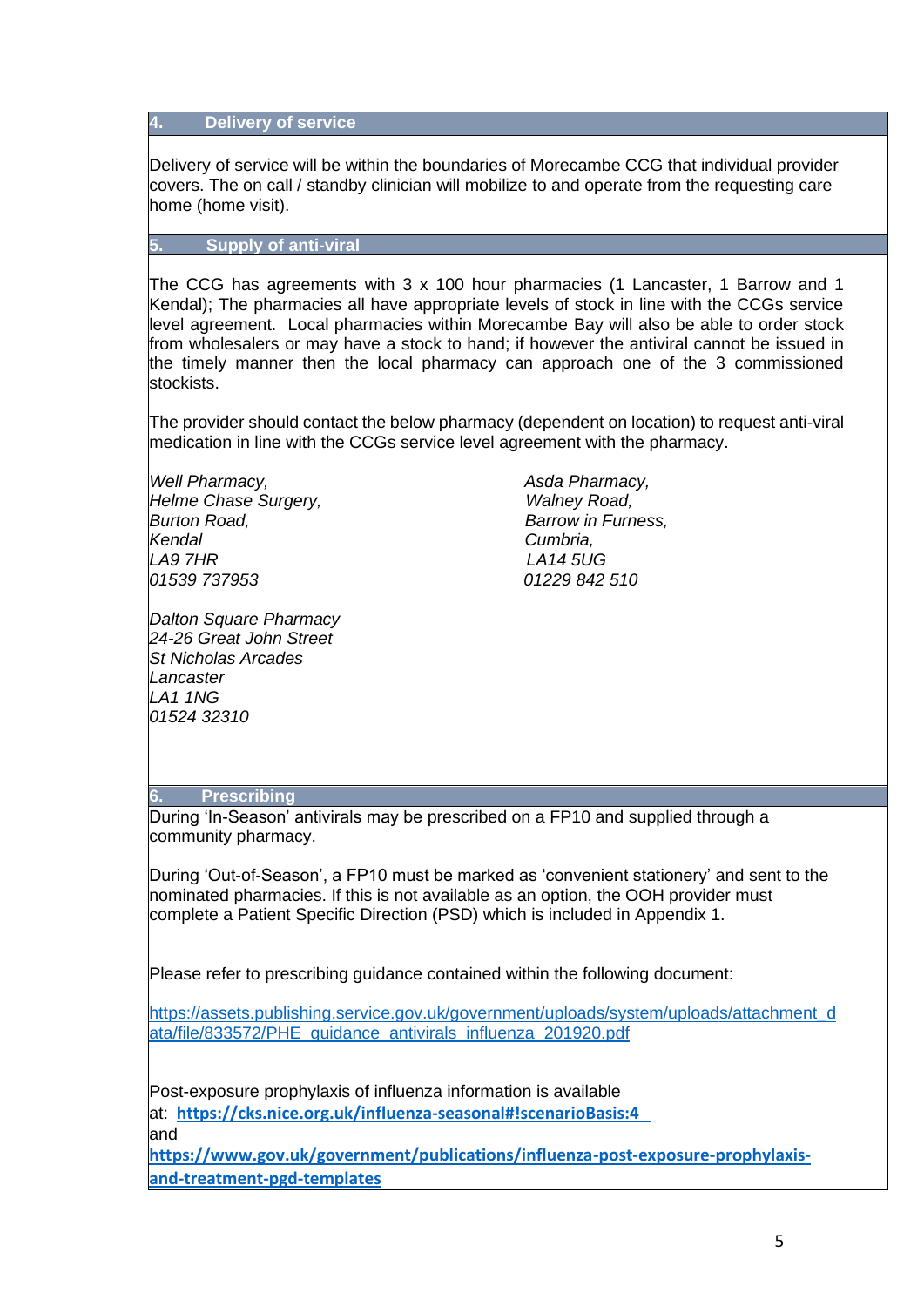See the Prescribing information sections on Oseltamivir and Zanamivir for recommended doses, contraindications, cautions, and possible adverse effects of these drugs. **Zanamivir<https://www.medicines.org.uk/emc/product/3809/smpc> Oseltamivir [https://Www.Medicines.Org.Uk/Emc/Product/1194/Smpc](https://www.medicines.org.uk/Emc/Product/1194/Smpc)**